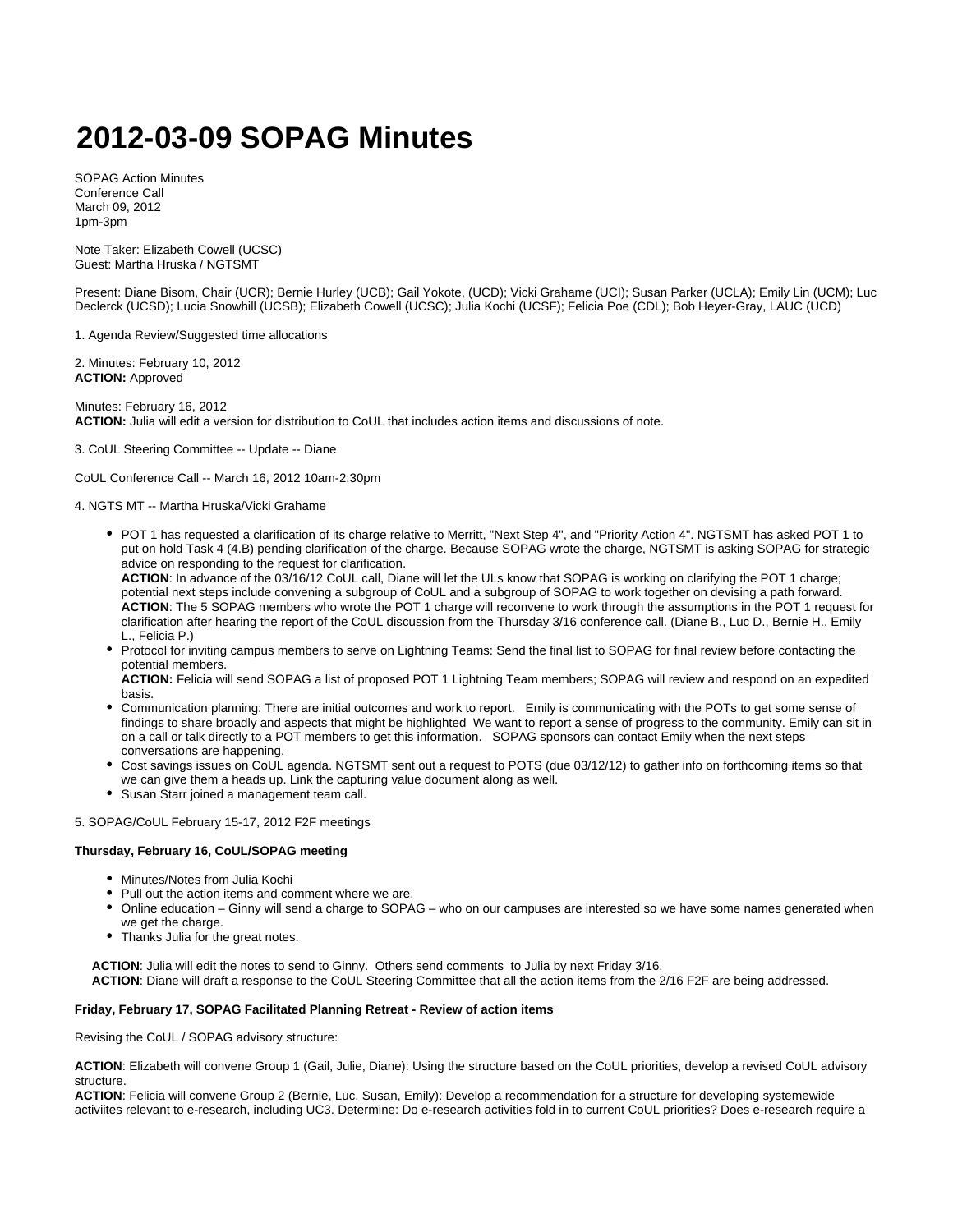distinct advisory group? How will UC3 fit into the advisory structure? **ACTION**: Members of Group 1 and 2 will: Review CoUL charge to SOPAG re updating advisory structure. Review CDL Review documents. **ACTION**: Diane will send out a poll and identify date for a SOPAG F2F to work on revised CoUL advised structure.

General timeline for revising the CoUL / SOPAG advisory structure:

**03/23/12** - Ideas emerging from the above two groups will be discussed initially at SOPAG 03/23 conference call. **04/2012** - SOPAG will meet F2F to continue work of two groups. (now scheduled for May 1, 2012) **05/2012** - Final proposal due for distribution to CoUL in preparation for 06/14-15/12 meeting. **06/14-15/12** - New structure proposal will be ready for discussion by the ULs June F2F at UCSC.

Need to reconcile our minutes with the CoUL minutes.

**ACTION**: Diane will drop a note back to Ginny to help reconcile this action from #6 with the line from Tom's note. **ACTION**: Diane will edit the 02/17 minutes to reflect e-research as the primary focus of Group 2.

## 6. Financial SPOT -- Diane/Susan/Lucia

Documents sent to CoUL 2/7/2012:

SOPAG Collaborative Intrastructure Proposal February 7 2012

Collaborative Financial Infrastructure Process Graphic February 1 2012

SPOT Table 1 Current Funding Arrangements Non-Collections Initiatives February 6 2012

SPOT Table 2 Options for Funding Arrangements February 6 2012

7. UC Libraries web site redesign (Felicia)

SOPAG content inventory review: Julia volunteered to go over proposed changes to the website with Felicia. An inventory of ACG content has been generated. SOPAG content has been generated. Decisions need to be made about what to archive and what to represent on the website.

**ACTION**: Felicia and Julia will review the content inventory for the UCL web site redesign team; files will be marked (Keep / Discard / Archive).

8. CDL Update (Felicia)

UC3 update distributed. John Ober is retiring in May. Position posted.

#### 9. ACG Updates

CDC – Call at 3 today looking at **arXiv** and UC support for **arXiv** and advocating for a more active UC role in governance.

HOPS – ILL charge is on track. Working with Digital Reference CIG to move QuestionPoint pilot to program in terms of documentation and service expectation. Putting together a group of instruction librarians to discuss online instruction for libraries and potential ideas for system-wide collaboration.

HOTS – giving feedback at the direction of MAG to say of all the data elements requested for HathiTrust print holdings project, what can the campuses supply. Lots of work around shared print in place.

LTAG – working on 4 subgroups to discuss the following topics – next steps shibolleth, cloud services, shared remote backup for library data, access to e-resources

MAG – quite a bit of activity having to do with HathiTrust holdings symbols, view now and central index functions, there is movement from OCLC on the HathiTrust display issue

RSC – request from CAG to hold a f2f meeting. Upon review of agenda Susan P. realized that they need to include HOPS in the discussion and that the meeting is premature. Elizabeth will send Eric Scott an email about the CAG agenda and what can HOPS do to help.

10. Review of Pending Items/Future Agendas: (10 min.)

- HOPS -- ILL Charge/Response (response due September 30, 2011); **Progress Report received October 3, 2011; SOPAG response to HOPs sent 10/31/2011.**
- CDC/GILs -- Gov Docs Charge/Response (Sent to CDC/GIL -- reponse due September 2011) **SOPAG follow-up needed; Lucia will follow-up – response from Lucia from 11 or 12. When Lucia leaves, who will track from CDC?**
- ACG Reorganization (CoUL Charge to SOPAG) **Pending additional SOPAG discussion/action.**

11. Completed Items:

- SPiPTF Final Report/Response -- ACG Responses received: HOTS; CDC; RSC; NGM; SOPAG Recommendations sent to CoUL 8/29/2011 for CoUL 9/8-9/2011 Meeting; CoUL deferred to 10/6/2011 Conference Call; SOPAG Recommendations Accepted by CoUL October 2011; Email sent to ACG Chairs with actions for CDC, HOPS/RSC, NGTSMT (2/14/2012) ; SPiPTF thanked and concluded by email (2/14/2012); Information shared with CoUL by email (2/14/2012); SPiPTF Final Report with appendices and SOPAG email to ACGs posted to SOPAG website.
- Reponse to CDC re UC Digital Collection Development Strategy document -- Diane and Lucia to edit response draft, December 2, 2011;